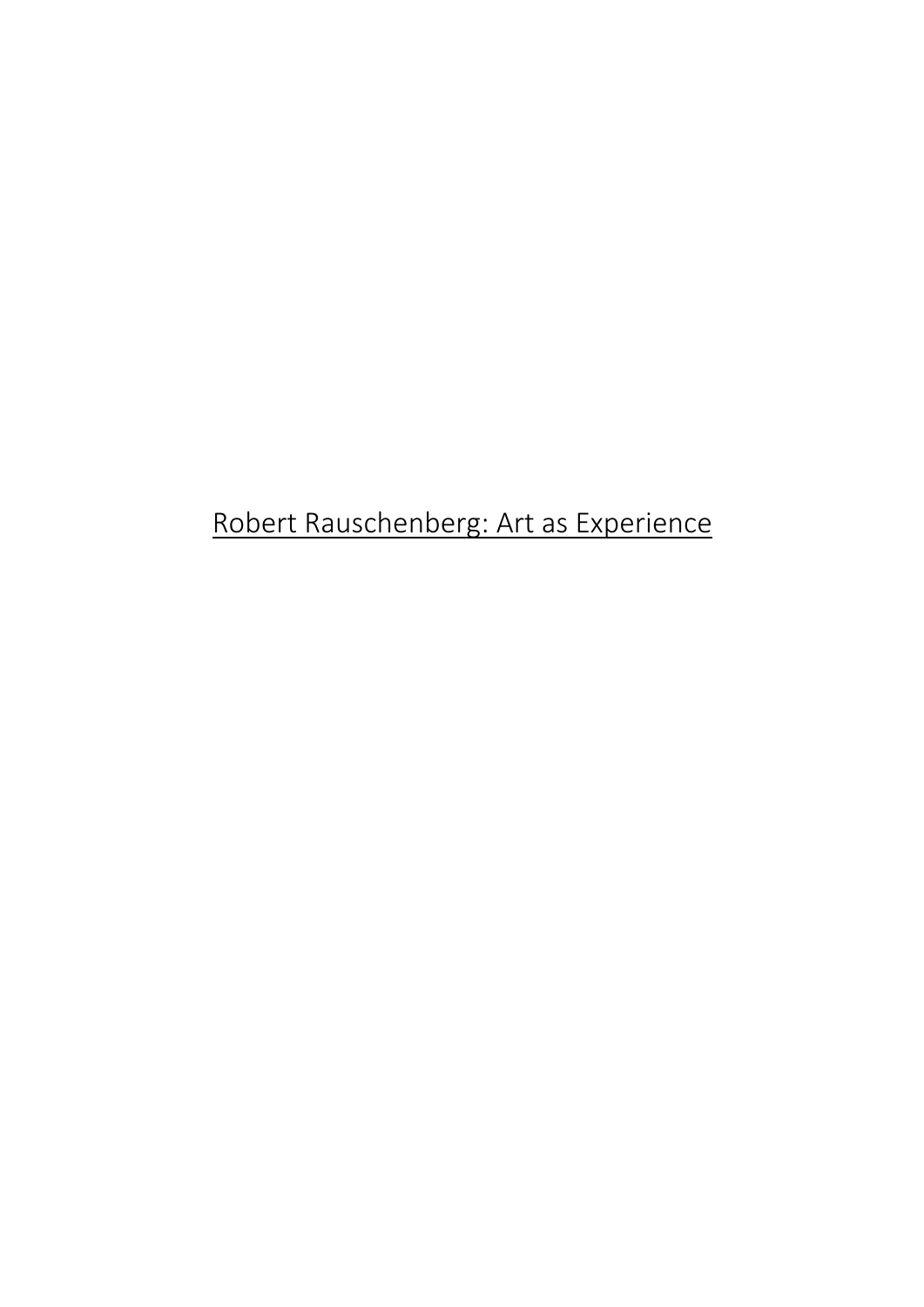Robert Rauschenberg was an artist who emerged during the 1950's and is often associated with Neo-Dada and the Fluxus movement, despite having a dislike of either label. Although he is most widely renowned for his painting, he worked across a large variety of media. His work focusses conceptually on the fusion of art and life, Rauschenberg himself stated "I try to act in that gap between the two"<sup>1</sup>. This is most famously reflected in his *Combines* - works that remove the distinction between painting and sculpture, breaking away from Modernist aesthetics that were prevalent in the painting of 1950's America<sup>2</sup>. They place physical objects within paintings, or viceversa, in order to bring the work into three-dimensional space (fig. 1). Sound was not a medium that he began to explore until the late 1960's, when radio art was gaining traction and technology was becoming more user friendly. Rauschenberg, heavily influenced by his friend and contemporary John Cage, was instrumental in bringing sound into the world of fine art. He worked with modern dance, building sets and eventually choreographing performance. He then married sound and technology to performance art through E.A.T. (experiments in art and technology), an organisation created "to catalyse the inevitable active involvement of industry, technology and the arts"<sup>3</sup>. This collaborative work carried over into his individual practice, resulting in some of the first dynamically interactive art installations. These include *Soundings* (1968) which reacted to the pitch of the experiencer's voice by lighting different areas of a Plexiglas print, and *Mud Muse* (1968-71), a tank of "listening mud"<sup>4</sup> which used sound far more extensively in artistic content, material and interaction.



Fig. 1 - *Monogram,* (1955-1959*) <sup>5</sup> – Robert Rauschenberg*

<sup>1</sup> B.W. Joseph; Rauschenberg Robert*, Random Order: Robert Rauschenberg and the Neo-avant-garde"* MIT Press, Boston, M.I., 2003, p.62.

<sup>2</sup> W. Hopps; S. Davidson, *Robert Rauschenberg: A Retrospective,* Solomon R. Guggenheim Museum, New York, 1997.

<sup>3</sup> B. Klüver; R. Rauschenberg, *E.A.T. news,* Vol. 1, no. 2 (June 1, 1967), New York : Experiments in Art and Technology, 1967. p.1.

<sup>&</sup>lt;sup>4</sup> M. Brown, *Rauschenberg show to include 1,000 gallons of 'listening' mud, <u>https://www.theguardian.com,</u> Art and Design, published 29<sup>th</sup> November*  $2016$ , accessed  $24^{\text{th}}$  April 2018.

<sup>&</sup>lt;sup>5</sup> Rauschenberg, Robert, *Monogram,* Combine,1955-1959, <u>https://www.rauschenbergfoundation.org/art/series/combine</u>, accessed 18<sup>th</sup> April 2018.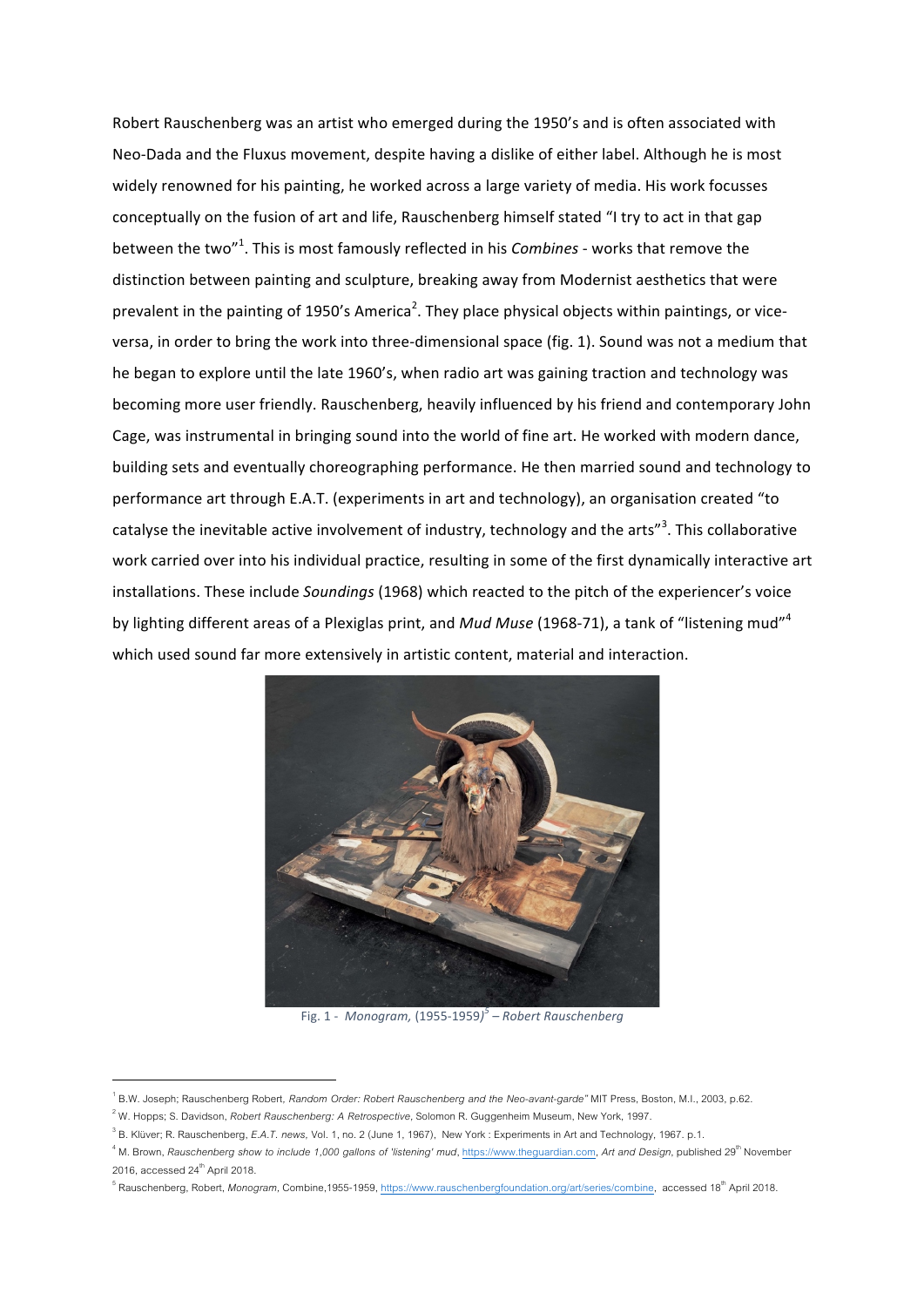Rauschenberg's classification as a Neo-Dadaist is a reflection not only of his work's intention to fuse art and life, but also of its rejection of "didactic Modernist attitudes"<sup>6</sup>. He possessed a refusal to create work that may be understood by any inherent meaning, repositioning the role of the artist as "a facilitator of experience"<sup>7</sup>. Rauschenberg, with a few exceptions, created "works that are strong straight precise and forever beyond understanding [in a logical manner]"<sup>8</sup>. This line from the first Dada Manifesto is best exemplified in Rauschenberg's Combines. Rauschenberg wanted to convey "the randomness of experience"<sup>9</sup> through the works, which focus on a completeness of composition; according to John Cage in a combine "each thing that is there is a subject"<sup>10</sup>. There is no single way of understanding one of these works and it is left to each audience member to derive personal meaning from them. Here we have the *Death of the Author*<sup>11</sup> evidenced in visual arts. Yet, as in the work of his contemporary Jackson Pollock, each element is incredibly considered; it took five years for Rauschenberg to finish *Monogram*<sup>12</sup>. Although Rauschenberg may have rejected many of the ideas of abstract expressionism solidified by Pollock's work, there is an undeniable connection between the two artists; the spatial concepts of their major works are incredibly similar, and heavily influenced the core values of Fluxus. Rauschenberg's Combines are far more direct in their approach to creating art that inhabits life than Pollock's gesture based works, however, through stretching the edge of the canvas to the back of the painting, Pollock removed any tentativeness that may have been felt near the edge of the surface. The result is that "the space of these creations is not clearly tangible... the entire painting comes out at us"<sup>13</sup>, a description strikingly similar to that of a *Combine*. Where Pollock removed two-dimensional borders to expand a painting's metaphorical environment, Rauschenberg removed three-dimensional ones, physically bringing a painting into space and allowing it to become part of its environment, a fusion of painting and life like no other before it.

Whilst Rauschenberg was attending Black Mountain College, along with John Cage and Merce Cunningham, he received lectures from Josef Albers, who taught on the properties of materials<sup>14</sup>. It is from this point on that we see multi-media usage in Rauschenberg's work develop. However, it is

<sup>&</sup>lt;sup>6</sup> K. Glandein, *SoundArt and Performativity*, http://kerstenglandien.com, Papers and Talks, accessed 22<sup>nd</sup> April 2018 <u>http://kerstenglandien.com/papers</u>talks/, p.2.

<sup>&</sup>lt;sup>7</sup> K. Glandien, 'Sound and Interactivity', *Theory and History of Sound Art*, Digital Music and Sound Art, University of Brighton, 18<sup>th</sup> April 2018.

<sup>&</sup>lt;sup>8</sup> T. Tzara, *Dada Manifesto,* 1918 in: A, Danchev, 100 Artists Manifestos from the Futurists to the Stuckists, Penguin Classics, London, 2011, p.143. 9 M.L Kotz, *Rauschenberg, art and life*, Abrams, New York, 1990, p.91.

 $10$  ibid.

<sup>&</sup>lt;sup>11</sup> R. Barthes, translated by R. Howard, *The Death of the Author*, Ubuweb Papers, accessed 6<sup>th</sup> May 2017,

http://ubu.com/aspen/aspen5and6/threeEssays.html#barthes,

 $^2$  Kotz, op. cit, pp.89-90.

<sup>13</sup>A. Kaprow, *The Legacy of Jackson Pollock* (1958), in Allan Kaprow – Essays on the Blurring of Art and Life. ed. J. Kelley. University of California Press, Berkeley/ Los Angeles/ London, 2003, p.6.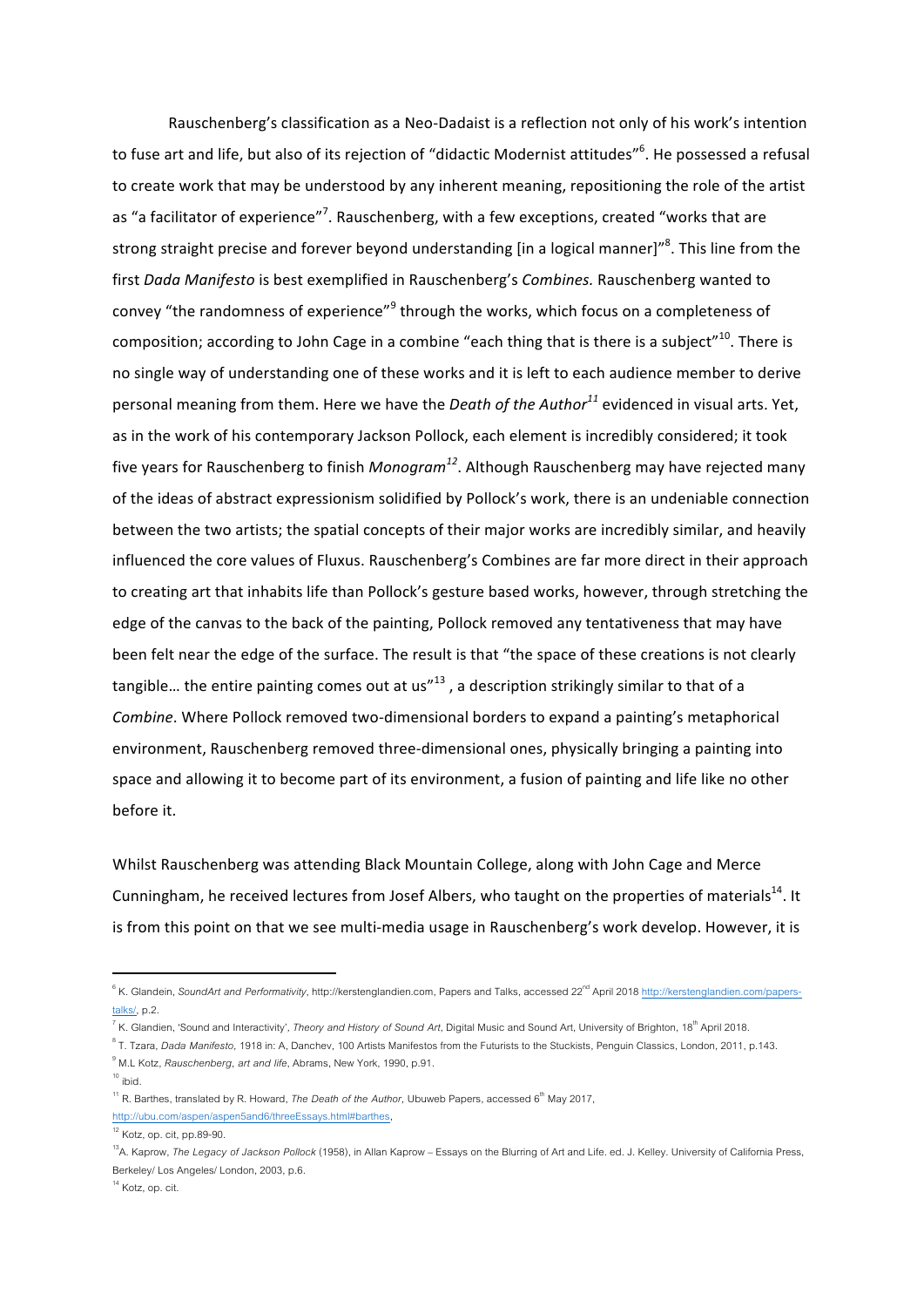also key to consider Gibson's concept of Affordance in regard to Rauschenberg's art. The concept was appropriated for use with objects by Donald Norman, who coined the term "action possibilities<sup>"15</sup> - meaning all the functions a single object may possibly have when interacted with by a human. It was at Black Mountain College that Rauschenberg created the White Paintings (fig. 2).



*Fig. 2: White Painting [Three Panel] (1951)16 – Robert Rauschenberg*

These were an experiment on Rauschenberg's part to see how much could be removed from a painting, without it becoming something other than a painting. However, once they were created and displayed they became a perfect example of a painting's affordance to an action other than displaying an image, "They are airports for lights, shadows and particles" $^{17}$ . The white paintings became a kind of mirror, upon which the physical properties of their environment were displayed. Rauschenberg even went so far as to state "that you would know how many people were in the room, what time it was, and what the weather was like outside"<sup>18</sup> if you had a sensitive enough perception of the paintings. The works created a new meaning to what painting could be and were a direct influence to John Cage, resulting in 4'33". The paintings also expand on the idea of Rauschenberg's practice as a facilitative rather than absolute artist, they are more open than the Combines in the sense that they react to and represent the world around them; they are open to infinite variation due to the interplay that they facilitate between the canvas and its environment, between art and life - "once a man's shadow gets into a painting for a moment, everything becomes possible."<sup>19</sup> .Having said this, both of these series fit into Umberto Eco's definitions of an *open work*,

<sup>15</sup> D. Norman, *The Design of Everyday Things,* MIT Press, 2013

<sup>&</sup>lt;sup>16</sup> Rauschenberg, Robert, *White Painting [Three Panel],* Painting, 1951, <u>https://www.sfmoma.org/artwork/98.308.A-C</u>, accessed 24<sup>th</sup> April 2018

 $17$  J. Cage in: Kotz, Op. Cit. p.76.

<sup>&</sup>lt;sup>18</sup> Robert Rauschenberg, video interview by David A. Ross, Walter Hopps, Gary Garrels, and Peter Samis, San Francisco Museum of Modern Art, May 6, 1999.

<sup>&</sup>lt;sup>19</sup>A. Kaprow in: Kotz, Op. Cit, p.79.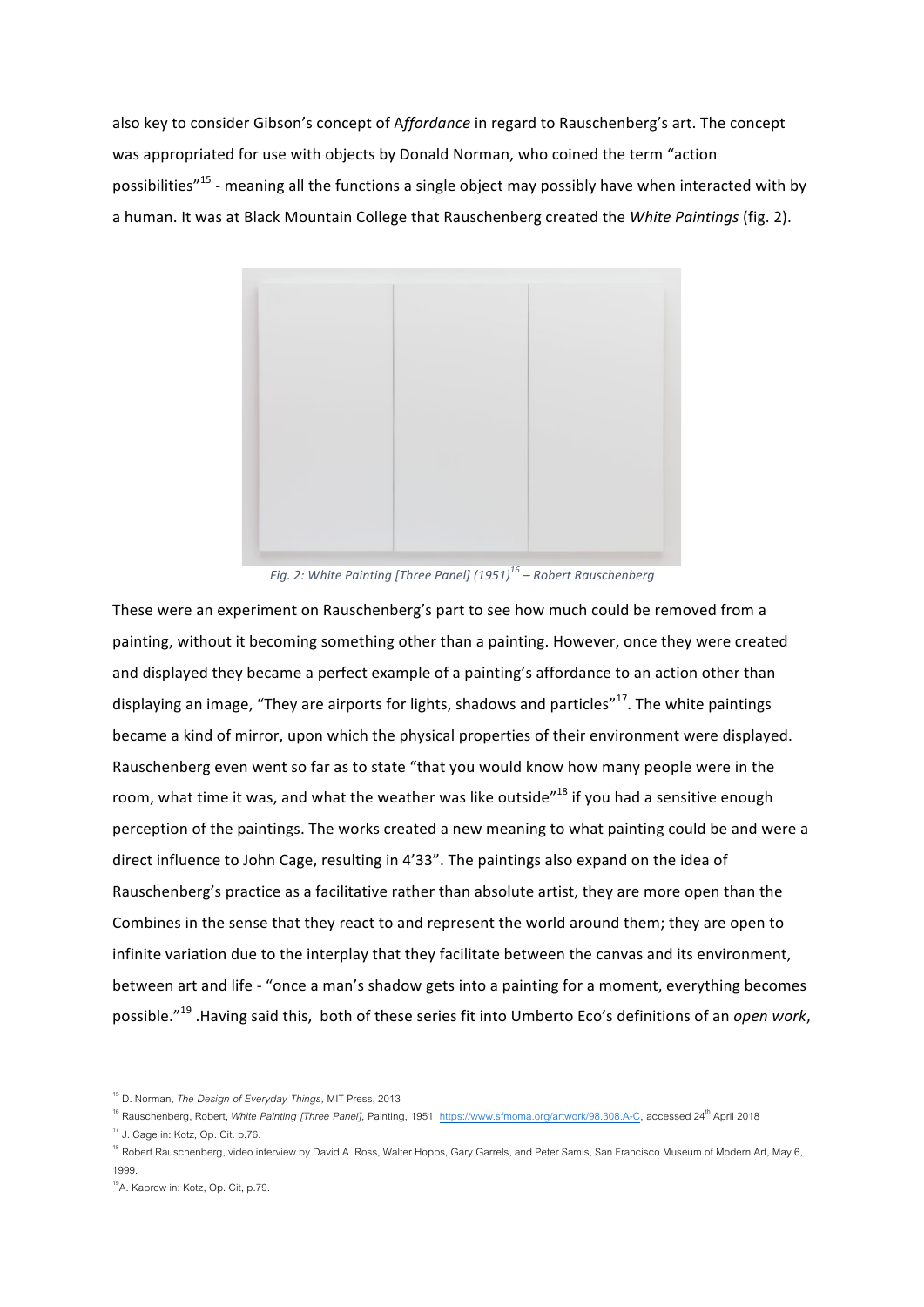but neither are yet open enough to constitute a *work in movement*. Instead a combine is "open to a virtually unlimited range of possible readings"<sup>20</sup> – the most generic definition, as it can be applied to any work assuming we accept the premise of Barthes' *Death of the Author*, and understand that once a work is created an artist's intended meaning has no agency. The *White Paintings*, however, are a step above this, "though organically completed [they] are "open" to a continuous generation of internal relations"<sup>21</sup>. To find a true openness in Rauschenberg's work we must look to his sound installation, where an interactive, participatory, element is introduced and art moves from object to experience. However, it is first necessary to understand his interest and development in sound and performance, as catalysed by his friendships with both John Cage and Merce Cunningham.

Rauschenberg began working within the world of sound not as a composer, but a choreographer and set designer alongside Cunningham's revolutionary dance company, though it is safe to assume an historic interest in the medium through Cage's mentorship. Another link is through some early sound-sculpture, heavily influenced by Dada object work. Rauschenberg's piece Music Box (C.A. 1955) (fig.3) is a crate, with nails through it, containing several loose stones. It is intended to be shaken so that the stones create sounds as they make contact with the nails. It is a very primitive sound-sculpture, but effective as an instrument which can be 'played' by any individual, thus moving closer to Eco's definition of a *Work in Movement* as a piece that is "characterised by the invitation to make the work together with the author" $^{22}$ . The box would have no function if it were not interacted with, with Marcel Duchamp stating, after interacting with the box, "I think I have heard this song before."<sup>23</sup>



*Fig. 3. Music Box* (1953)<sup>24</sup> - Robert Rauschenberg

 

<sup>24</sup> Rauschenberg, Robert, Music Box, sculpture, 1953, https://www.rauschenbergfoundation.org/art/artwork/music-box-elemental-sculpture accessed 24th April 2018

<sup>20</sup> U. Eco, *The Poetics of the Open Work* (1959) in: Audio Culture. eds. C. Cox & D. Warner. Continuum, New York/ London, 2004, p.173.

 $21$  ibid.

 $22$  Eco, Op. Cit.

<sup>23</sup> Kotz, Op. Cit., p.83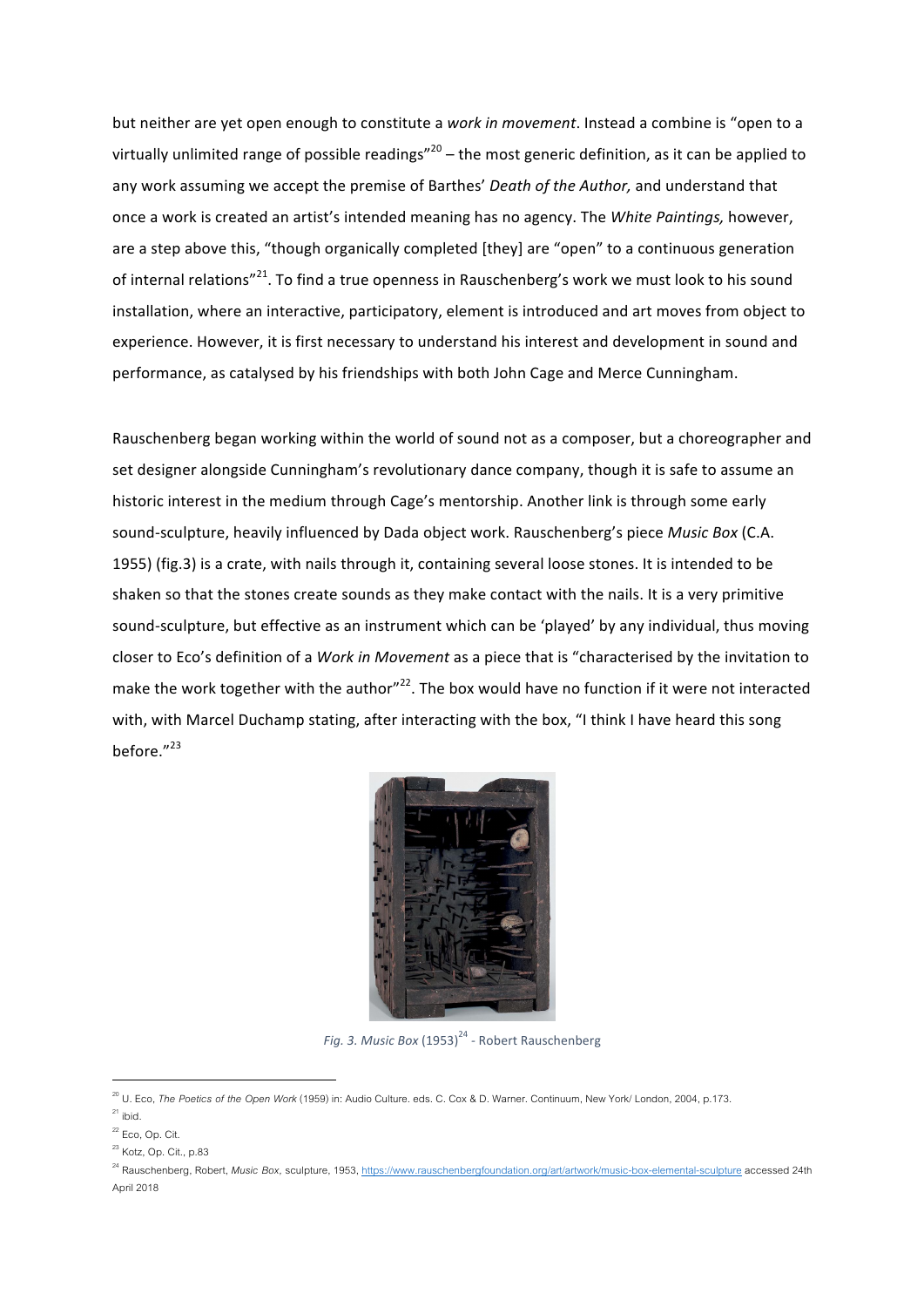As technology developed, sound became an increasingly accessible material for traditionally visual artists to experiment with in order to "bring sound into their work. This phenomenon, vital to SoundArt, was pioneered by Robert Rauschenberg"<sup>25</sup>. With the foundation of E.A.T. alongside Bell Laboratories engineer Billy Klüver, Rauschenberg sought to propel the engagement between art and technology, with the project producing mainly works that used sound and light within a performative context. One such work, that offers a fantastic example of a work in movement, is *Open Score* (1966) a performative piece that opens with a tennis game, when the ball is hit by a racket it triggers a sound and the stage lights, forming a random audio-visual composition from the tennis match, yet maintaining silence between the hits so as to incorporate the sounds of the two players moving. This slowly descends into a loosely choreographed, chance and choice based, swarming of the stage by three to five hundred people, lit and broadcast only by infra-red. Instructions for the piece written by Rauschenberg (fig. 4) outline the choices present within the second half of the performance.

WOMENWEAR DRESSES (DARK) (WEAR LIGHT SHIRT MEUWER DEBISSIONER) WEAR LIGHT SHIRT FOR SUIT OF REPLACE THEM REPEAT TOUCH SOMEONE WHO IS NOT JOUCHING YOU. MONE CLOSE TOGETHER MOVE APART TAKE OUT HANKERCHIEF AND WIPE NOSE (DO NOT BLOW) WOMEN BRUSH HAIR MENSTAND TOUCH TWO PLACES THAT YOU ARE TICKLISH (DO NOT LAUGH) DRAW A RECTANGLE IN THE AIR AS HIGH AS YOU CAN REACH, SING ONE OF THE TEN SONGS BEING SUNG HUG SOME ONE QUICKLY THEN MOVE ON TO SOMEONE ELSE. (SERIOUS QUICKLY AND SMOOTHLY)

*Fig. 4.* Instructions for *Open Score* (1963)<sup>26</sup> - Robert Rauschenberg

After the end of E.A.T. Rauschenberg continued to work with sound and technology, beginning to create installation pieces rather than performances. The first of these was *Soundings* (1968), a Plexiglas corridor, screen-printed with chairs that would light in different places depending on the pitch of the experiencer's voice. Though this installation was interactive, it took in sound and gave

<sup>&</sup>lt;sup>25</sup> K. Glandien, Art on and off Air: The Affinity of Radio & Sound Art & its Future Prospects, 2010, www.kerstenglandien.com, accessed 23/04/2018, p.7

<sup>&</sup>lt;sup>26</sup> Rauschenberg, Robert, *Open Score*, Performance, 1963, http://www.tate.org.uk/rules-of-rauschenberg/ accessed 22<sup>nd</sup> April, 2018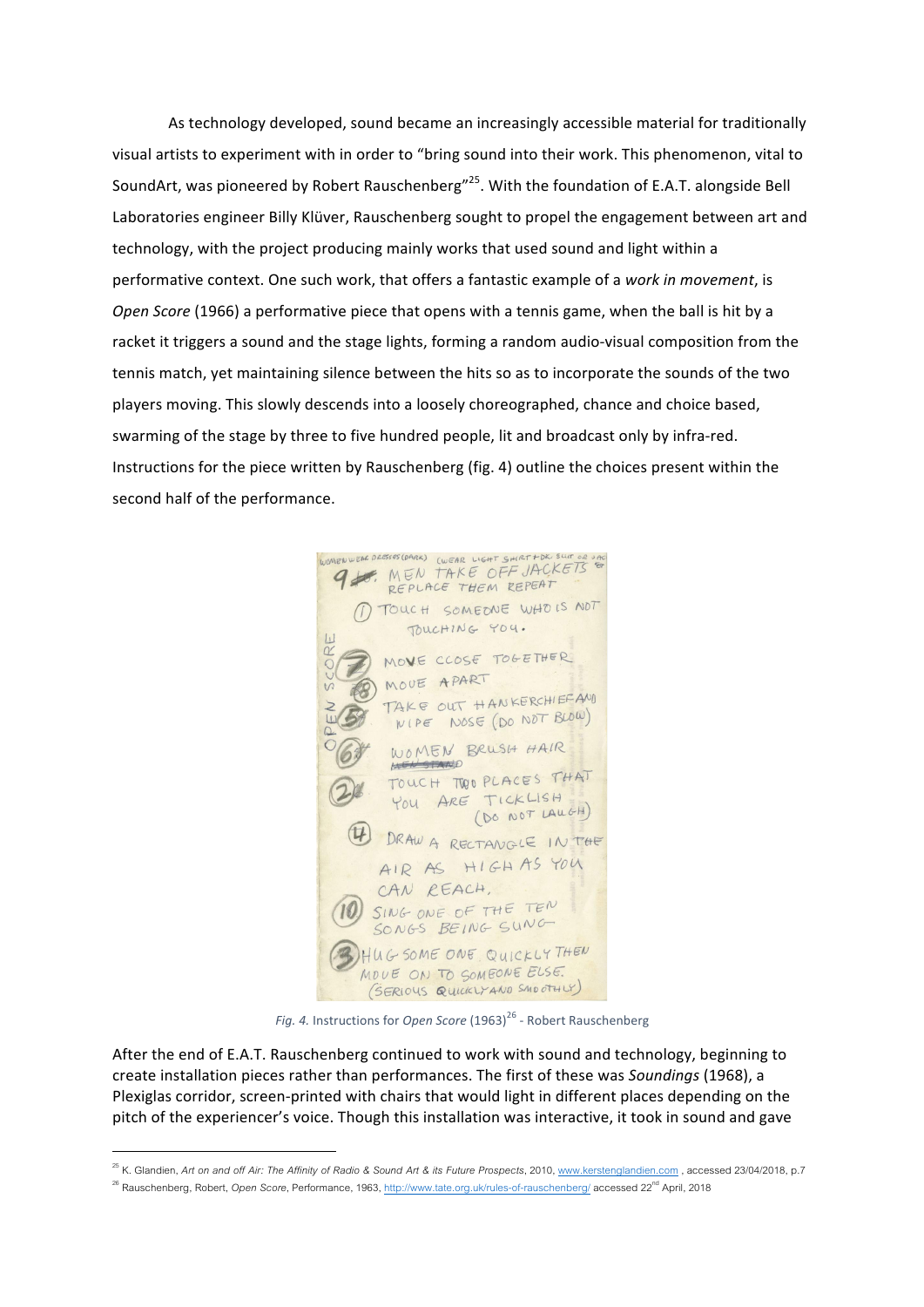back light, using sound as a trigger rather than a medium. It was far less realised than the installation that came after it - Mud Muse (1968-71).

*Mud Muse* (fig. 5) is a 274 x 366cm tank of thick mud with air pumps installed underneath the surface<sup>27</sup>. The pumps are activated by audio, fed to the installation by a reel to reel tape machine. The installation also contains microphones which record the room around it, as well as the sound of the mud being bubbled by the pumps<sup>28</sup>. The tape plays back the live recording, as well as some sounds that were pre-recorded by Rauschenberg. Thus the installation generates itself, through recording itself and its environment and translating that recording to the voltages that power the air pumps, yet it maintains a "structural vitality"<sup>29</sup> through continuity in the type sounds it produces. It exemplifies conceptual issues tackled in the creation of a work in movement, the audience are engaging with and manipulating the work simply by making sound within its vicinity. It should be receptive to the interaction, forming a clear dialogue between art and experiencer to encourage creative play as from of processual event art<sup>30</sup>. Eco states that the *work in movement*, must also represent the general scientific thought of an era. Mud muse, with its set occurrences, as well as internal and external interactions, can quite conceivably be drawn parallel with Einstein's model of the universe. This is in no way suggesting that this is what the work represents, just that inevitably the nature of art will follow the nature of societal thought. In the  $20^{th}$  century there was a focus on the nature of the universe and *Mud Muse* almost too perfectly demonstrated its newfound ordered chaos.



*Fig.* 5. Mud Muse (1968-1971)<sup>31</sup> - Robert Rauschenberg

<sup>&</sup>lt;sup>27</sup> The Robert Rauschenberg Foundation, Mud Muse, accessed 15<sup>th</sup> April 2018. https://www.rauschenbergfoundation.org/art/artwork/mudmuse

<sup>&</sup>lt;sup>28</sup> Tate Gallery, The Rules of Art According to Rauschenberg, 2017, accessed 15<sup>th</sup> April 2018. http://www.tate.org.uk/rules-of-

rauschenberg/

 $^9$  Eco, Op. Cit.

<sup>&</sup>lt;sup>30</sup> K. Glandein, *SoundArt and Performativity*, http://kerstenglandien.com, Papers and Talks, accessed 22<sup>nd</sup> April 2018 <u>http://kerstenglandien.com/papers-</u> talks/, p.1.

<sup>&</sup>lt;sup>1</sup> Rauschenberg, Robert, *Mud Muse*, Installation, 1968-71, http://www.tate.org.uk/rules-of-rauschenberg/, accessed 24<sup>th</sup> April, 2018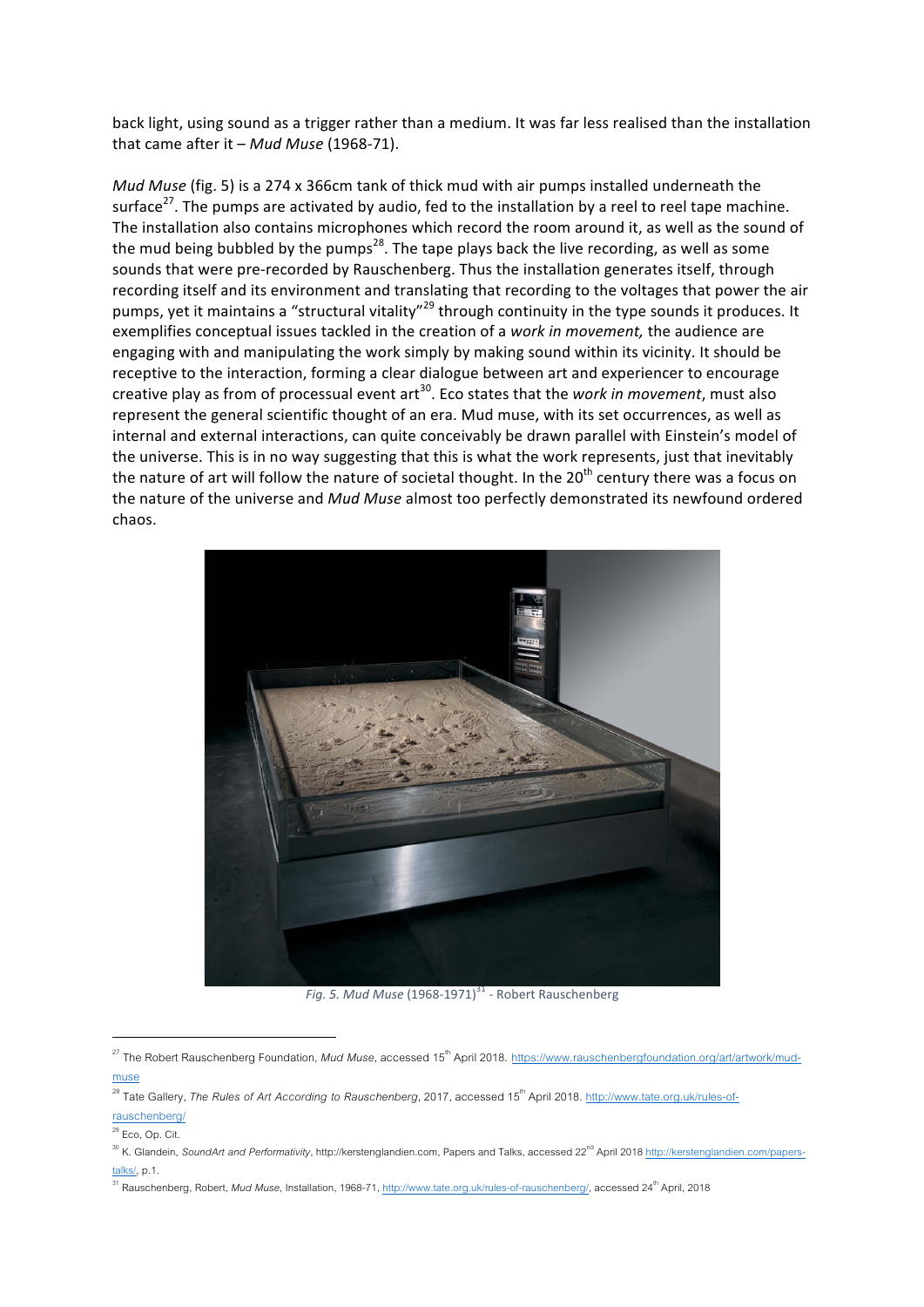The work also came to be open in a very different way, seemingly unintentionally – "People reached their fingers in and felt the mud...Then they started putting their whole hands in and making brown mud prints on the dove grey wall. One woman was about to jump in and do body prints on the wall."<sup>32</sup>. This description likens it to event art pieces such as Allan Kaprow's *Yard* (1961), which involved filling an entire gallery courtyard with tires and allowing people to interact with them however they wanted. This was a full body experience, and was designed to be one that invited active participation. The triumph of *Mud Muse* here is that from itself, and the perceived openness of the work, people with no instruction to physically engage immerse their body in the mud and begin to draw with it, creating new visual art. It not only produces and reproduces sound and experience infinitely, through audience engagement image is externally created.

It is clear that Robert Rauschenberg was a revolutionary artist who has widely influenced a huge number of fields, from visual to sound art. He influenced Fluxus ideals and engaged with Dada whilst maintaining his own distinctive style and never becoming enveloped within a single artistic movement, or even one medium. The open nature of his works remove the hierarchical distinction between artist and audience replacing the roles with facilitator and experiencer<sup>33</sup>, though not all necessarily interactive works they all are open in the sense that they call for the audience to impose their experience upon them in order to derive meaning. Rauschenberg sought to work "in the gap between"<sup>34</sup> art and life and in doing so broke down the boundaries between many art forms including painting, sculpture, dance and installation. Thanks to Rauschenberg the "young artists of today need no longer say, "I am a painter" or "a poet" or "a dancer". They are simply "artists"."<sup>35</sup>

<sup>32</sup> F. La Haye in: R. Rauschenberg, A. Kren, *Robert Rauschenberg: haywire: major technological works of the 1960s*, Hatje, New York, 1997, p.57.

<sup>&</sup>lt;sup>33</sup> K. Glandien, 'Sound and Interactivity', *Theory and History of Sound Art*, Digital Music and Sound Art, University of Brighton, 18<sup>th</sup> April 2018.

<sup>34</sup> B.W. Joseph; Rauschenberg Robert*, Random Order: Robert Rauschenberg and the Neo-avant-garde"* MIT Press, Boston, M.I., 2003, p.62.

<sup>&</sup>lt;sup>35</sup> Kaprow, Allan. "The Legacy of Jackson Pollock" (1958), in Allan Kaprow – Essays on the Blurring of Art and Life. ed. J. Kelley. University of California Press, Berkeley/ Los Angeles/ London, 2003, p.9.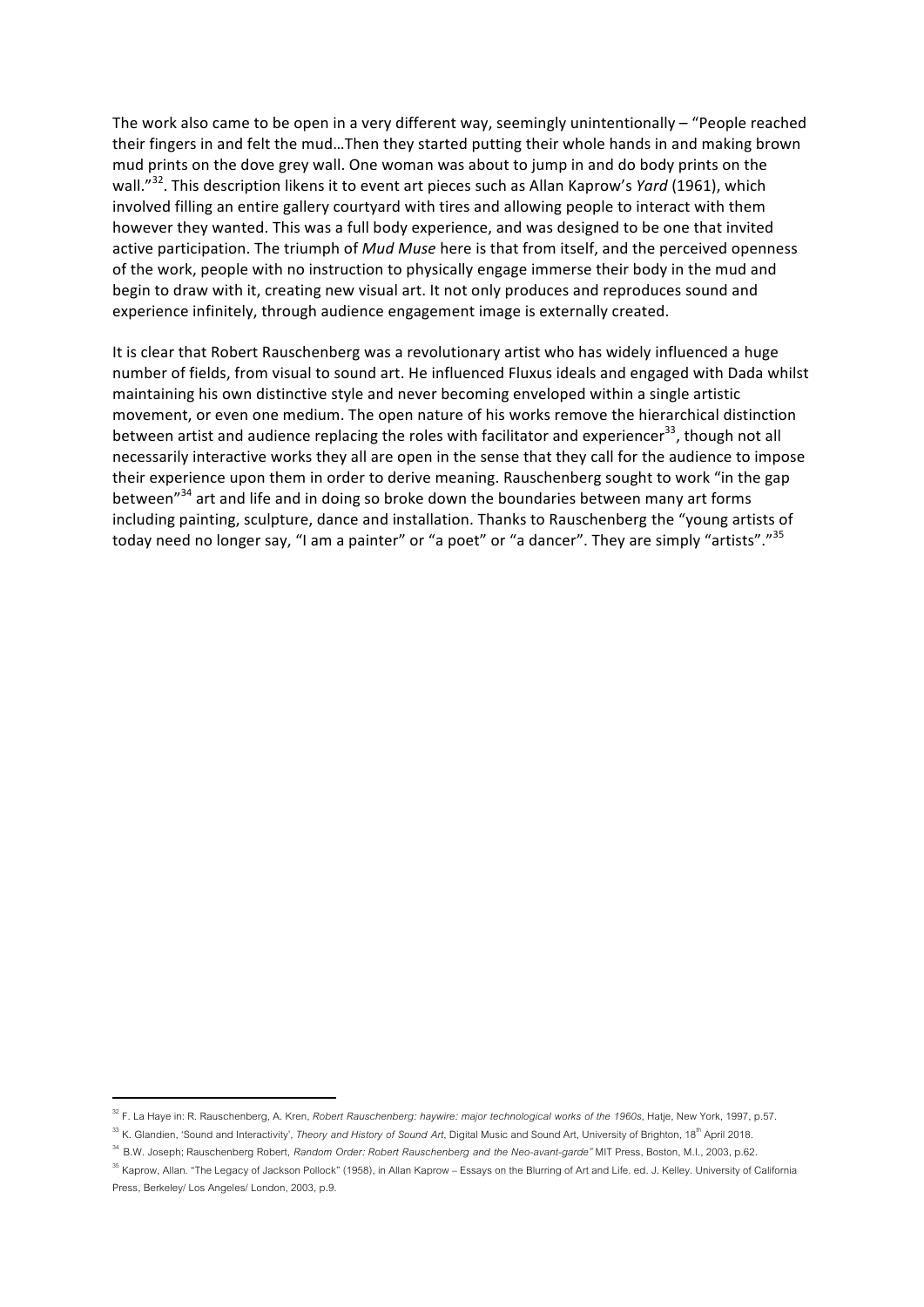## Bibliography

#### Texts

Barthes, Roland, *The Death of the Author*, 1967.

Bergson, Henri, *The Creative Mind. An Introduction to Metaphysics*, Carol publishing group, 1992.

Cage, John. "The Future of Music: Credo" (1937) in: John Cage – An Anthology. ed. R. Kostelanetz. Da Capo, New York, 1991, pp.54-57

Danchev, Alex, 100 Artists Manifestos: From the Futurists to the Stuckists, Penguin Classics, London, 2011.

Eco, Umberto. *The Poetics of the Open Work* (1959) in: Audio Culture. eds. C. Cox & D. Warner. Continuum, New York/ London, 2004, pp. 167-175.

Gibson, James, The Ecological Approach to Visual Perception, Psychology Press, London, 2014

Glandien, Kersten, Art on and off Air. 2010. Online www.kerstenglandien.com

Glandien, Kersten. Art on Air: a profile of new radio art in: Music, Electronic Media and Culture. ed. S. Emmerson. Ashgate, Aldershot a.o., 2000, pp. 167-193.

Glandien, Kersten. *SoundArt and Performativity* in: Sound Musicianship: Understanding the Crafts of Music, ed. A. Brown. Cambridge Scholars Publishing, Newcastle upon Tyne, 2012, pp. 264-276

Higgins, Hannah, *The Fluxus Experience*, University of California Press, Berkeley, California, London, 2002.

Hopps, Walter; Davidson, Susan, Robert Rauschenberg: a retrospective, Solomon R. Guggenheim Museum, New York, 1997.

Kaprow, Allan. *Notes on the Creation of a Total Art* (1958) in: Allan Kaprow – Essays on the Blurring of Art and Life. ed. J. Kelley. University of California Press, Berkeley/ Los Angeles/ London, 2003, pp.10-12

Kaprow, Allan. *The Legacy of Jackson Pollock* (1958) in: Allan Kaprow – Essays on the Blurring of Art and Life. ed. J. Kelley. University of California Press, Berkeley/ Los Angeles/ London, 2003, pp.1-9

Klüver, Billy; Rauschenberg, Robert, E.A.T. news, Vol. 1, no. 2 (June 1, 1967), New York : Experiments in Art and Technology, 1967.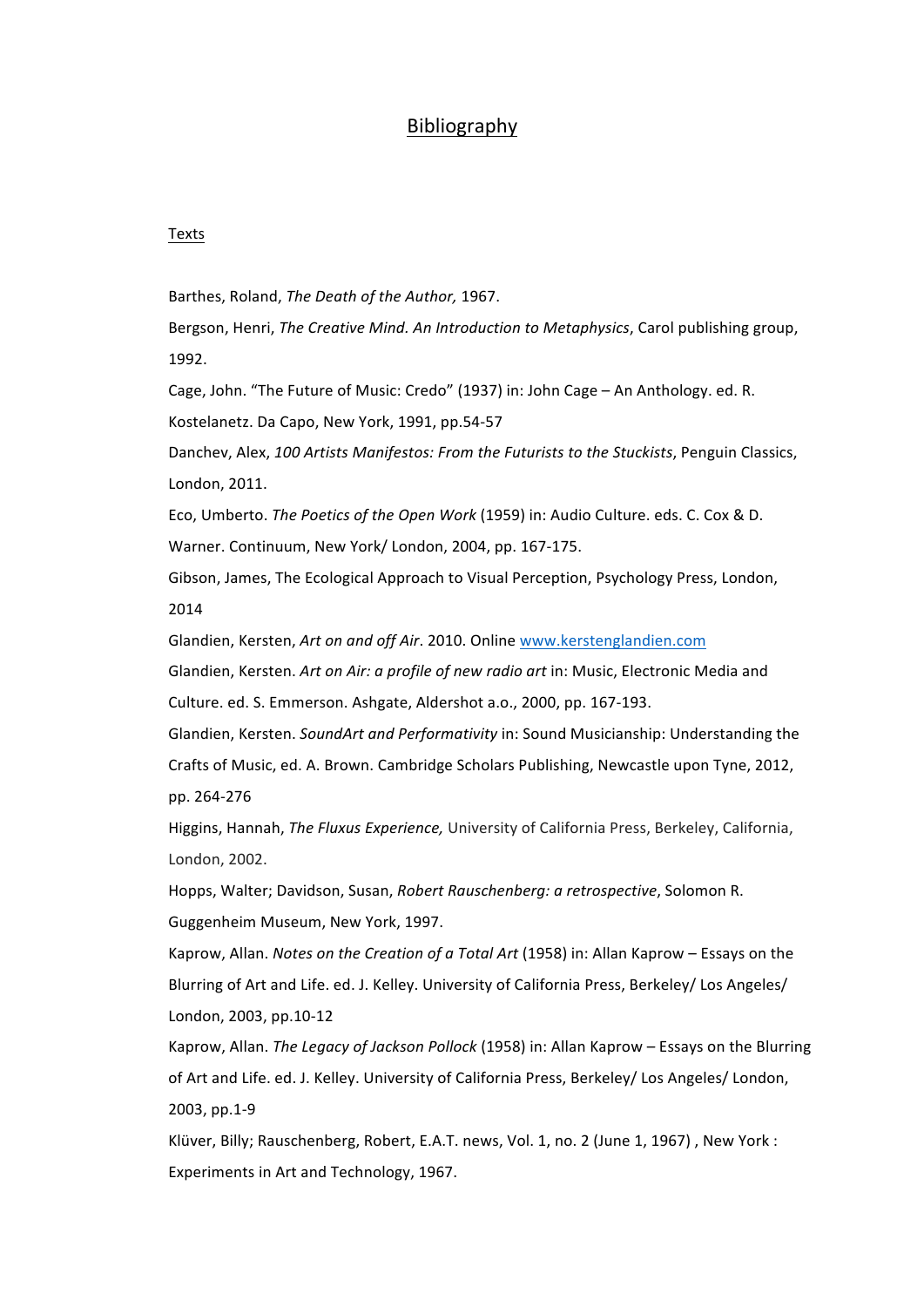Kotz, Mary Lynn, *Rauschenberg, art and life*, Abrams, New York, 1990. Leitner, Bernhard. "Sound Architecture: Space created through travelling sound" (1971) in Sound:Space. B. Leitner. Cantz, Ostfildern, 1998, pp. 38-43. Minard, Robin. "Sound Installation Art. Building New Realities" (1995) in: Robin Minard -Silent Music. ed. B. Schulz. Kehrer, Heidelberg, 1999, pp. 72-81. Neuhaus, Max. "Listen" (1990) in: Sound by Artists. eds. D. Lander & M. Lexier, Art Metropole & Walter Phillips Gallery, Toronto/ Banff, 1990, pp. 63-67. Neuhaus, Max. "Sound Art?"in: Volume: Bed of Sound, P.S.1 Contemporary Art Center, New York, July 2000. Norman, Donald, *The Design of Everyday Things*, MIT Press, 2013 Schafer, R Murray. "The Music of the Environment" (1973) in: Audio Culture. eds. C. Cox & D. Warner. Continuum, New York/ London, 2004, pp. 29-39. Tzara, Tristan, Seven Dada Manifestos and Lampisteries, Calder Publications, 2011. Wolfgang Drechsler in conversation with Berharld Leitner (1992) in: Sound: Space. B. Leitner.

Cantz, Ostfildern, 1998, pp. 7-11.

#### Lectures

K. Glandien, 'Sound and Interactivity', Theory and History of Sound Art, Digital Music and Sound Art, University of Brighton, 18th April 2018

#### Websites

http://www.fondation-langlois.org http://www.tate.org.uk https://archive.org https://www.moma.org https://www.rauschenbergfoundation.org https://www.sfmoma.org https://www.theguardian.com